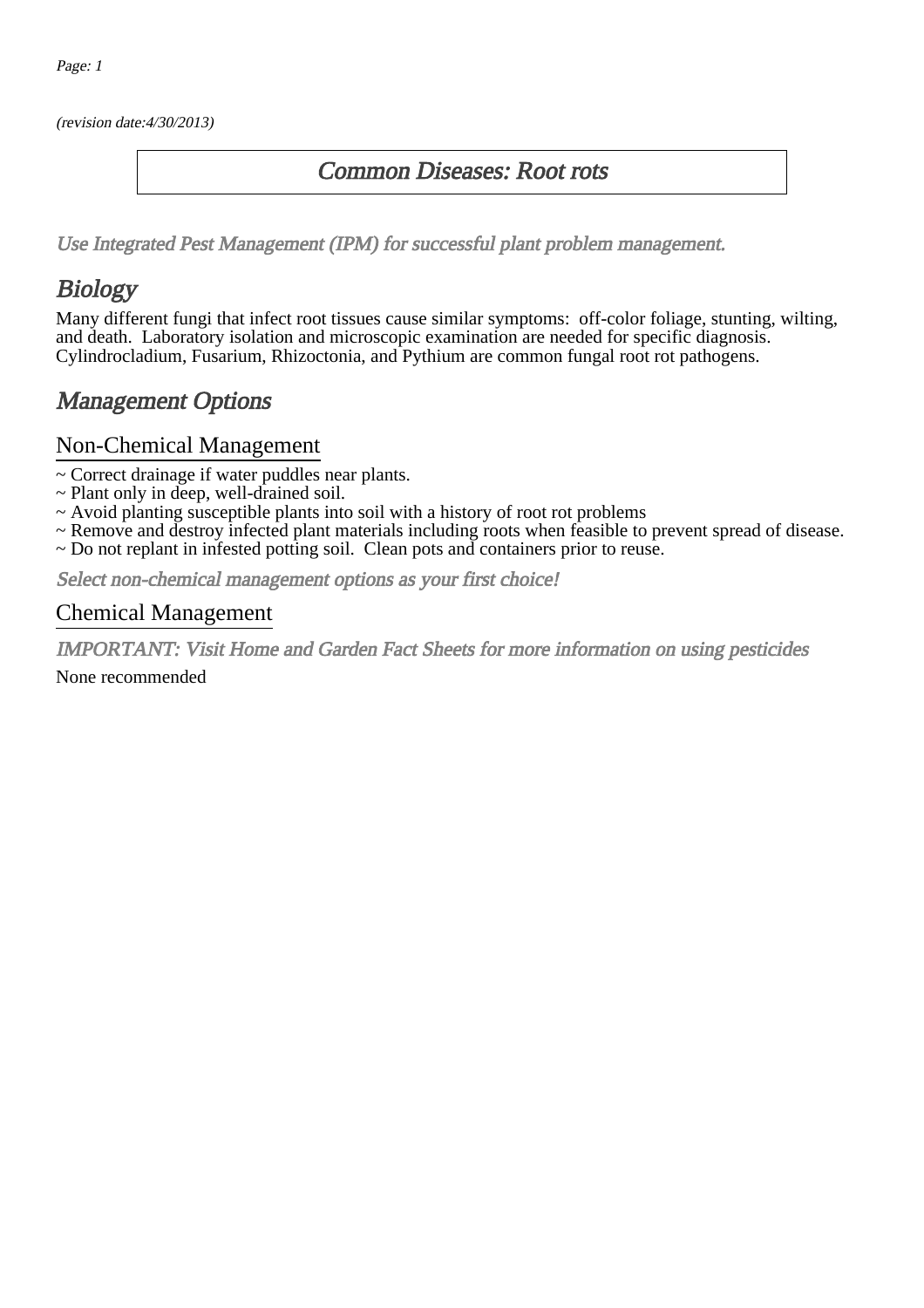# Common Diseases: Root rots

# Images



~ Caption: Pansy Rhizoctonia root rot ~ Photo by: R.S. Byther

~ Caption: Phytophthora root rot on cedar ~ Photo by: R.S. Byther

~ Caption: Phytophthora root rot infecting trunk ~ Photo by: R.S. Byther

~ Caption: Cylindrocladium root rot ~ Photo by: R.S. Byther